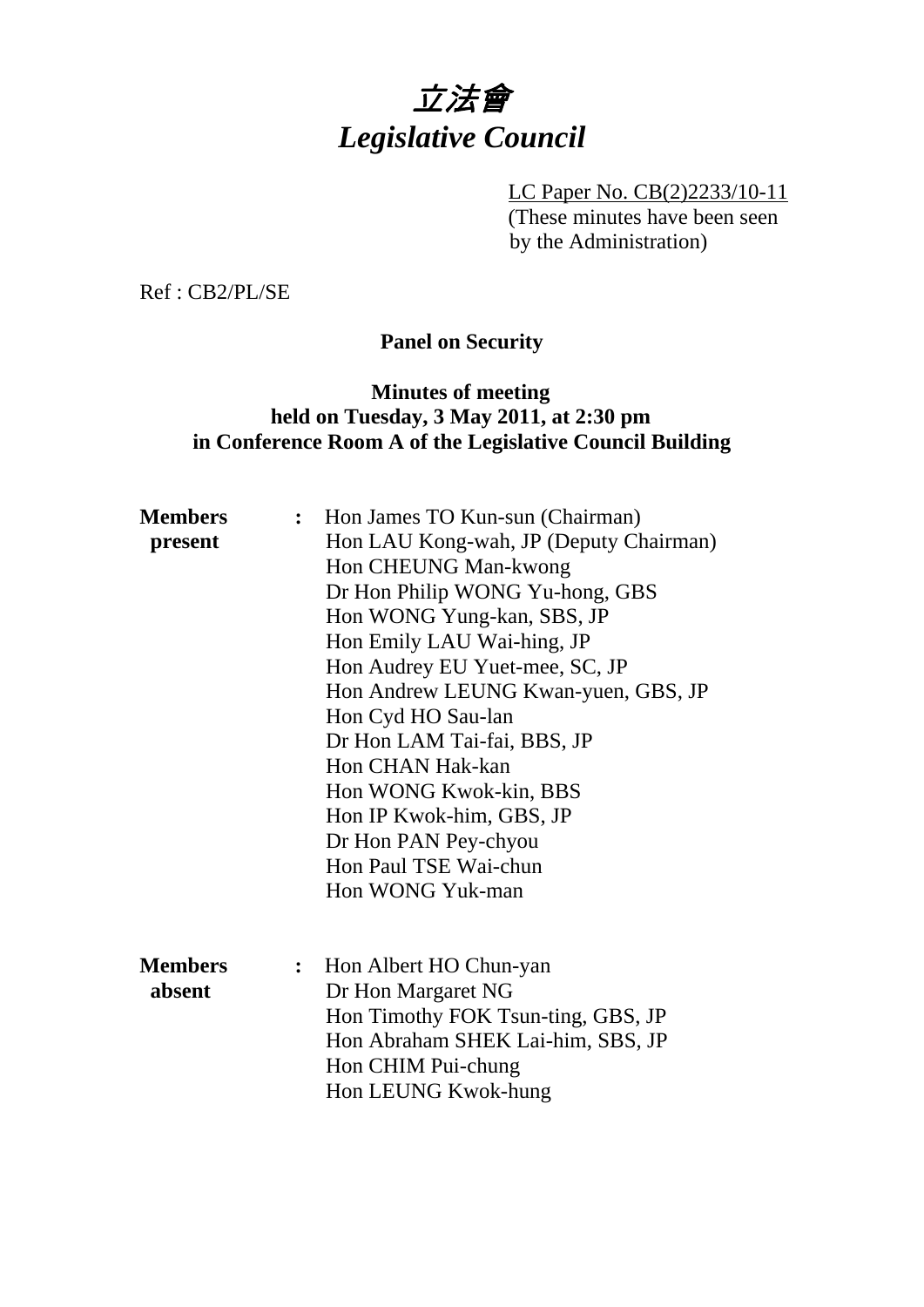**Public Officers :** Item IV  **attending**  The Administration Mr LAI Tung-kwok, SBS, IDSM, JP Under Secretary for Security Mr David LAU Kam-kuen Principal Assistant Secretary for Security (A) Mr Tony WONG Chi-hung Assistant Commissioner of Police (Operations) Hong Kong Police Force Mr CHIU Ming-wah Deputy District Commander (Border) Hong Kong Police Force Mr WONG Shek-kee Chief Inspector (Operations) (Border District) Hong Kong Police Force Mr Charles CHOW Chi-ping Project Director Architectural Services Department Mr LUK Wai-hung Ch Engineer/Drainage Projects Drainage Services Department Item V The Administration Mr LAI Tung-kwok, SBS, IDSM, JP Under Secretary for Security Mrs Millie NG

Principal Assistant Secretary for Security (E)

Mr Steven Carruthers Chief Superintendent of Police (Crime Support) (Crime Wing) Hong Kong Police Force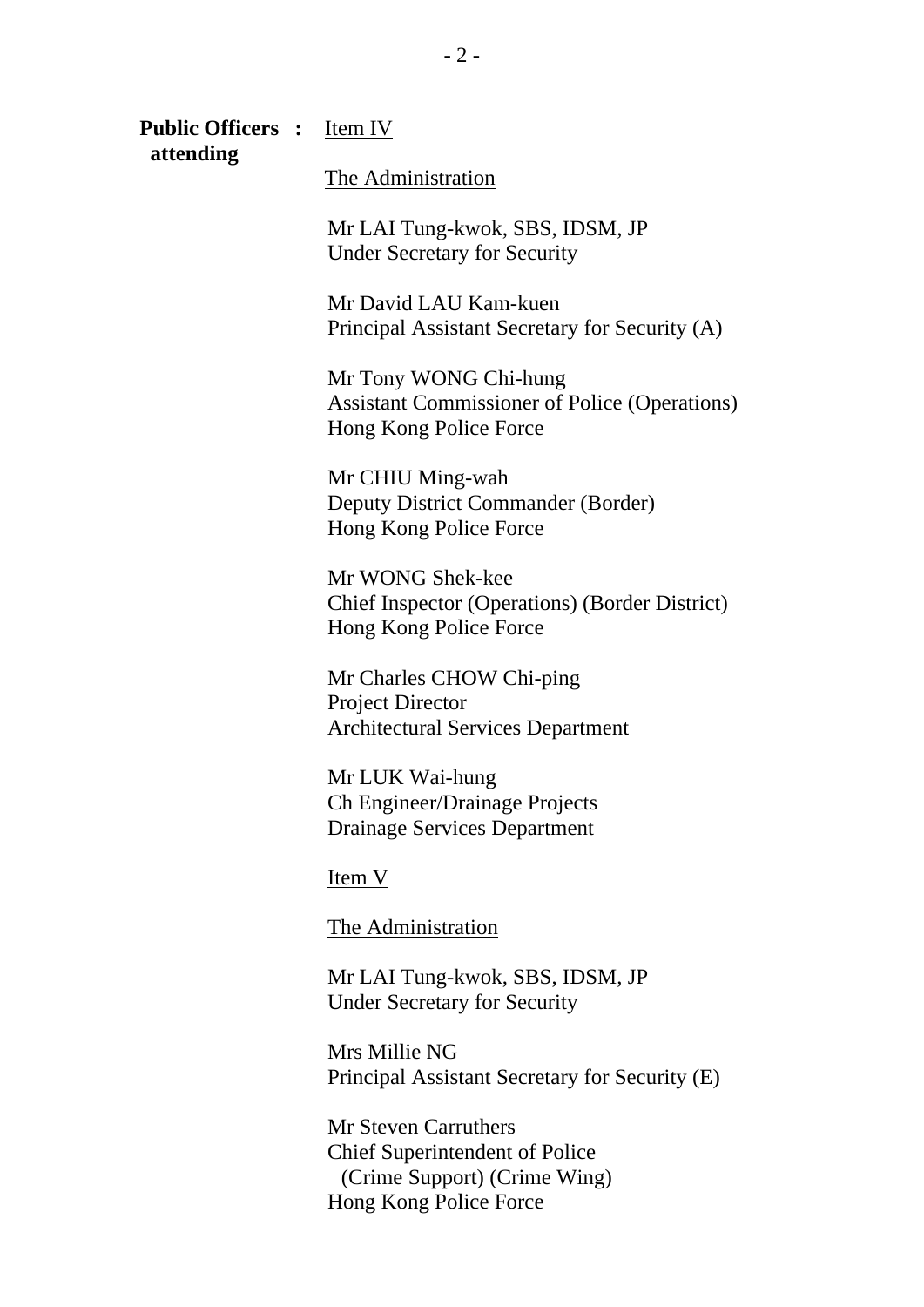|                               |                | Mr Isaac LO<br>Senior Superintendent of Police<br>(Identification Bureau)<br>Hong Kong Police Force<br>Mr Michael CHAN<br><b>Chief Inspector of Police</b><br>(Support Section) (Identification Bureau)<br>Hong Kong Police Force |
|-------------------------------|----------------|-----------------------------------------------------------------------------------------------------------------------------------------------------------------------------------------------------------------------------------|
| <b>Clerk</b> in<br>attendance | $\ddot{\cdot}$ | Mr Raymond LAM<br>Chief Council Secretary (2) 1                                                                                                                                                                                   |
| <b>Staff</b> in<br>attendance | $\ddot{\cdot}$ | Ms Connie FUNG<br>Senior Assistant Legal Adviser 1                                                                                                                                                                                |
|                               |                | Mr Bonny LOO<br><b>Assistant Legal Adviser 3</b>                                                                                                                                                                                  |
|                               |                | Mr Ian CHOW<br>Senior Council Secretary (2) 1                                                                                                                                                                                     |
|                               |                | <b>Miss Lulu YEUNG</b><br>Clerical Assistant (2) 1                                                                                                                                                                                |

#### Action

#### **I. Confirmation of minutes of previous meeting**  (LC Paper No. CB(2)1593/10-11)

The minutes of the special meeting held on 26 January 2011 were confirmed.

# **II. Information papers issued since the last meeting**  (LC Paper Nos. CB(2)1548/10-11(01), CB(2)1551/10-11(01), CB(2)1571/10-11(01), CB(2)1575/10-11(01), CB(2)1589/10-11(01) to (02) and CB(2)1598/10-11(01) to (02))

2. Members noted that the following papers had been issued since the last meeting -

(a) submission from Hong Kong Human Rights Monitor on the Police's handling of public meetings and public processions;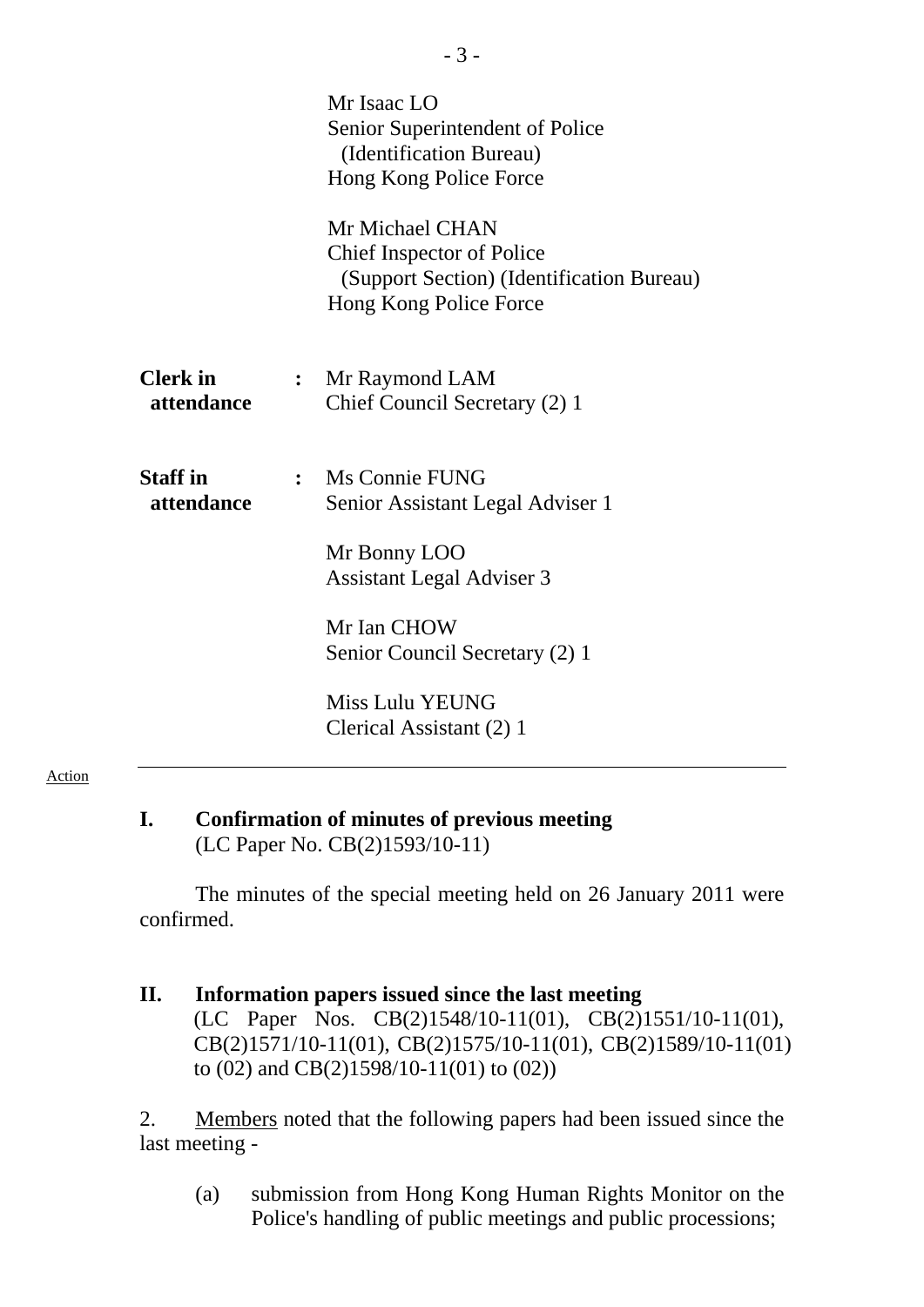- (b) letter from Hong Kong Fire Services Department Ambulancemen's Union on first-aid advice;
- (c) Administration's response to the letter from Hong Kong Fire Services Department Ambulancemen's Union on first-aid advice;
- (d) Administration's reply to the letter from Hong Kong Human Rights Monitor on the Trial Scheme on School Drug Testing in Tai Po District;
- (e) Administration's response to the letter from Cathay Pacific Airways Flight Attendants Union on Outbound Travel Alert and other issues relating to the recent nuclear plant incident in Japan;
- (f) Administration's letter to the Panel elaborating on its response to Cathay Pacific Airways Flight Attendants Union;
- (g) joint submission from four unions of the Immigration Department ("ImmD") regarding the resources of ImmD; and
- (h) Administration's response to the issues raised in the submission from the four unions of ImmD.

#### **III. Date of next meeting and items for discussion**  (LC Paper Nos. CB(2)1611/10-11(01) and (02))

Regular meeting in June 2011

3. Members agreed to discuss the following items at the next regular meeting scheduled for 7 June 2011 at 2:30 pm -

- (a) Redevelopment of Tai Lam Centre for Women;
- (b) Daya Bay Nuclear Power Station Notification Mechanism; and
- (c) Manpower situation of ImmD.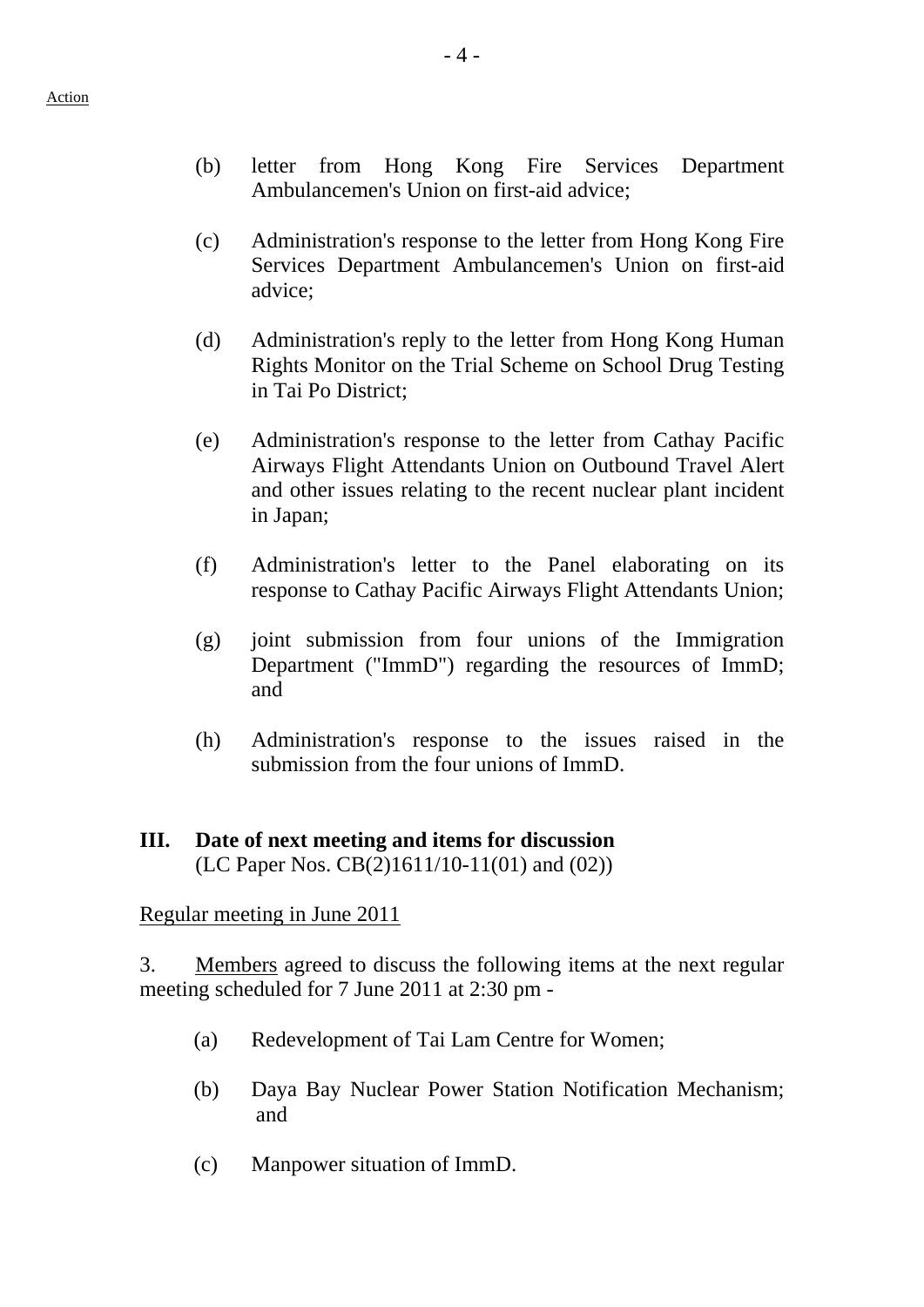Regarding item (c), Ms Emily LAU pointed out that in the joint submission from four staff unions of ImmD, grave concern was expressed on the manpower shortage in ImmD. She suggested that representatives of the four staff unions of ImmD should be invited to attend the meeting. Members agreed.

### **IV. Construction of a Secondary Boundary Fence arising from the reduced coverage of the Frontier Closed Area – Phase Two**  (LC Paper Nos. CB(2)1610/10-11(01) and CB(2)1611/10-11(03))

4. Under Secretary for Security ("US for S") and Project Director, Architectural Services Department ("PD/ASD") briefed members on the Administration's proposal to construct a secondary boundary fence ("SBF") along the boundary patrol road ("BPR"), and new sections of the BPR and the primary boundary fence ("PBF") at certain sections along the Hong Kong Special Administrative Region's boundary with the Mainland in order to take forward the phased implementation of the reduced coverage of the Frontier Closed Area ("FCA").

5. Noting from paragraph 19 of the Administration's paper that eight objections had been received in relation to the acquisition of land for the part of the project undertaken by the Drainage Services Department ("DSD"), Mr CHAN Hak-kan asked about the progress of resolving the objections in accordance with the statutory requirements.

6. Chief Engineer/Drainage Projects, DSD responded that DSD had received a total of eight objections. Two of them were related to access to their lots and the Administration had assured the residents that their access would be maintained. One was related to the reprovisioning of an existing boundary wall for the house of a resident and the Administration had agreed to the reprovisioning request. The remaining five were related to land compensation rate and the Administration had conveyed their views to the Executive Council for decision.

7. Mr CHAN Hak-kan said that to his knowledge, many crossboundary students crossed the boundary through Chung Ying Street in Sha Tau Kok. He asked whether the Administration would consider establishing a proper boundary control point at Chung Ying Street.

8. US for S explained that in view of geographical constraints, a proper boundary control point could not be established at Chung Ying Street in Sha Tau Kok. There was a suggestion from local residents that a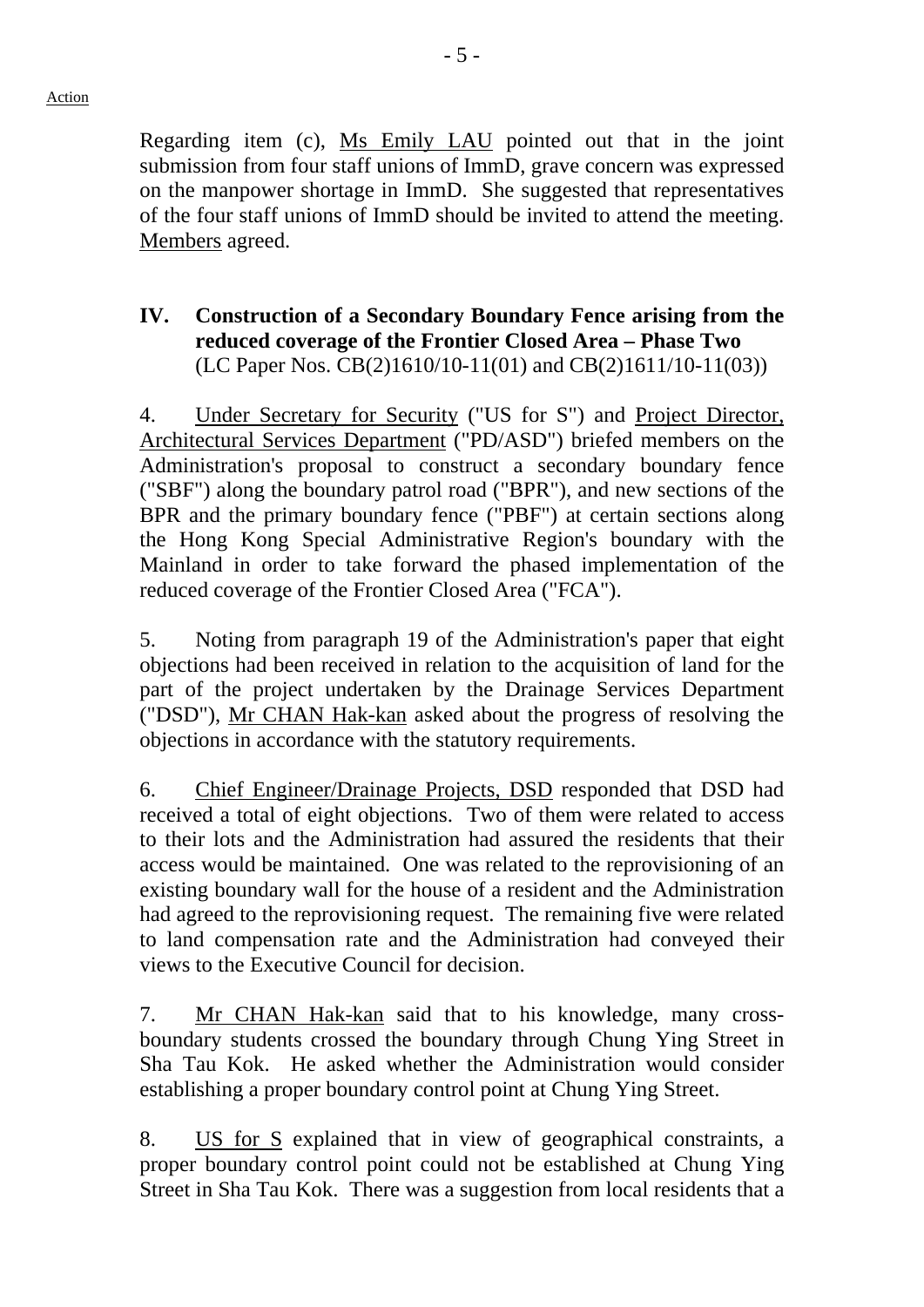side gate at the Sha Tau Kok Boundary Control Point should be opened to cross-boundary students so that they could walk through a bridge above Shenzhen River to the Mainland side. The Administration had studied the suggestion and noted that as there was only a narrow path designed for maintenance purpose on the bridge above the Shenzhen River, it was too dangerous for such students to use the path for crossing the boundary. Nevertheless, the Administration would continue its communication with local residents on the cross-boundary arrangements for such students.

9. Mr CHAN Hak-kan and the Deputy Chairman considered that the Administration should consider the request of local residents for releasing Sha Tau Kok from FCA.

10. US for S advised that owing to historical reasons, there was no boundary control facilities at Chung Ying Street. For security considerations, there was no plan to release Sha Tau Kok from FCA. Nevertheless, the Administration would consider local residents' request for opening up part of Sha Tau Kok for eco-tourism.

11. The Deputy Chairman sought information on the timing for completion of the construction and demolition works arising from the reduced coverage of FCA.

12. Principal Assistant Secretary for Security (A) ("PAS(S)A") advised that the release of land arising from the reduced FCA would be implemented by phases. Construction works for the sections covering Mai Po to Lok Ma Chau Control Point and Lin Ma Hang to Sha Tau Kok would be completed by the end of 2011 and the land concerned would be released in 2012. The section covering Lok Ma Chau Control Point to Ng Tung River would be completed afterwards and the land concerned would be released in early 2013. The section covering Ng Tung River to Lin Ma Hang would be completed by 2015 and the land concerned released in the same year. Interim measures would be implemented to ensure that the demolition works would not affect the timetable for the reduction of FCA in 2015.

13. Ms Emily LAU queried why the Administration's timetable for the reduction of FCA was behind schedule.

14. PAS(S)A explained that the Administration had been closely monitoring the progress of implementation. The resumption of land and liaison with locals had taken more time than expected. The making of subsidiary legislation to stipulate the commencement of the new statutory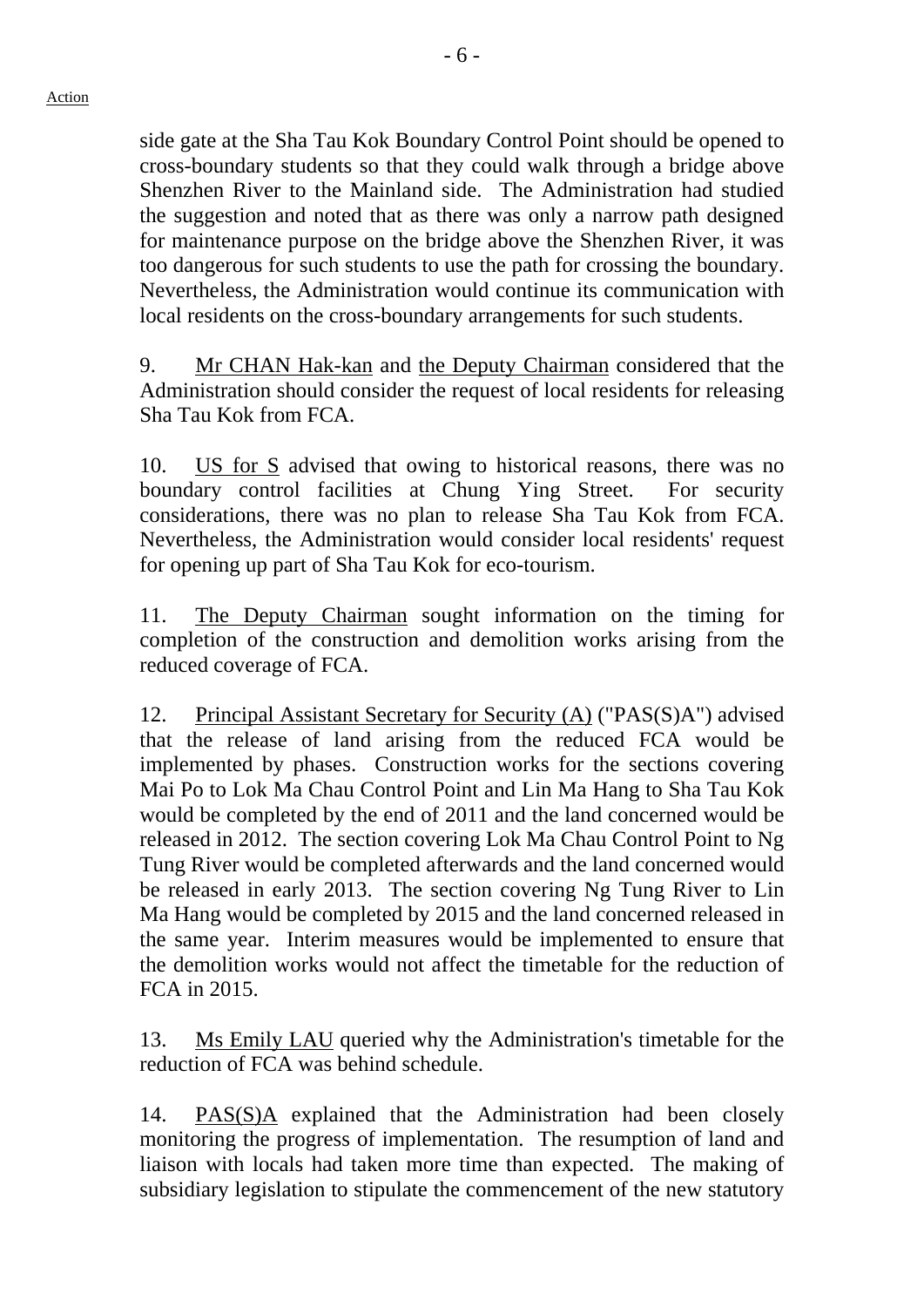Admin

FCA boundary in phases to tie in with the completion of the construction works would also take time.

- 7 -

15. Noting that there had been suggestions for developing the land released from FCA for such uses as boundary shopping centre, special industrial uses, residential development and eco-tourism, Ms Emily LAU asked whether the Administration had any concrete plans on the land use of such released land. PAS(S)A explained that the Planning Department had studied and announced the land use of the land released from FCA, details of which had been provided to the Panel on Development.

16. Ms Emily LAU enquired whether the Administration had reviewed whether Environmental Impact Assessment ("EIA") for the project was in order. PD/ASD replied in the affirmative. Ms Audrey EU requested the Administration to provide members with the report of the EIA study.

17. Noting in paragraph 15 in the Administration's paper that the EIA report concluded that construction works during the wintering period at the Mai Po Nature Reserve area should be avoided, Ms Audrey EU enquired about the details of the phased implementation of the reduced coverage of FCA.

18. PD/ASD responded that the construction works comprised two phases. The first phase comprised the "Mai Po to Lok Ma Chau Control Point section", the "Lok Ma Chau Control Point to Ng Tung River section" and the "Lin Ma Hang to Sha Tau Kok section". The second phase involved the "Ng Tung River to Lin Ma Hang section", which would require the construction of a new SBF of approximately 9.7 kilometres.

Admin 19. Ms Audrey EU requested the Administration to provide a detailed breakdown of the estimated capital cost of \$254 million for the project as referred to in paragraph 11 of the Administration's paper.

> 20. Noting that PBFs and SBFs were constructed to prevent the entry of illegal immigrants ("IIs") into Hong Kong unlawfully, Dr LAM Tai-fai enquired about the number of IIs arrested for entry into Hong Kong through the existing BPR.

> 21. US for S advised that PBFs and SBFs were used to prevent the entry of IIs from the Mainland and other illegal activities such as smuggling, through FCA. Assistant Commissioner of Police (Operations) ("ACP OPS") advised that about 2 000 to 3 000 IIs were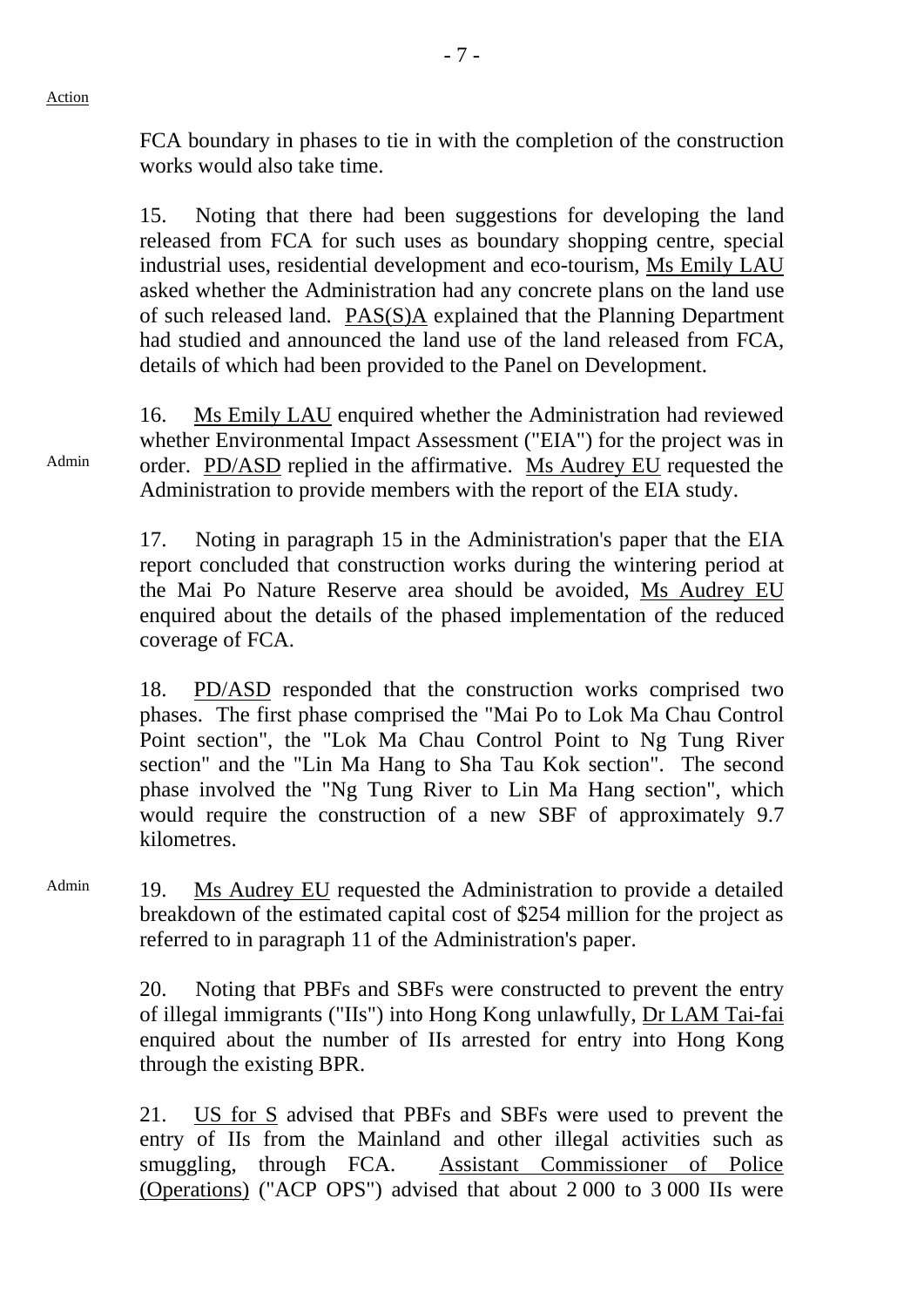Action

Admin

intercepted in each of the past two years. The numbers of IIs intercepted at Sha Tau Kok were 158 in 2006, 131 in 2007, 77 in 2008, 94 in 2009 and 124 in 2010. Dr LAM Tai-fai requested the Administration to provide a breakdown by nationality of IIs intercepted in FCA.

22. Dr LAM Tai-fai asked whether the timetable for the reduction of FCA could be advanced and whether there was any plan for totally opening up FCA.

23. US for S responded that as the construction works relating to the reduction of FCA was delayed due to environmental and land resumption requirements, the Administration would seek to expedite the works. He said that it was too early to consider totally opening up FCA.

24. Dr PAN Pey-chyou expressed concern whether the reduction of the coverage of FCA would lead to increased criminal activities such as drugs trafficking, smuggling, human trafficking and trafficking of parallel goods. He asked whether the Administration would adopt any strategy to combat such activities.

25. ACP OPS advised that police manpower deployed at BPR would not be reduced after the reduction of the coverage of FCA. In view of this, the Police had implemented measures to combat IIs-related and cross-boundary crimes, namely 2011 Border District Boundary Operational Priorities. The Chairman requested the Administration to provide more information in writing.

26. The Chairman concluded that members supported in principle the Administration's submission of the proposal to the Public Works Subcommittee.

# **V. Establishing a sexual conviction record check mechanism for child-related work**

(LC Paper Nos. CB(2)1610/10-11(02) and CB(2)1610/10-11(04))

27. US for S and Chief Superintendent of Police (Crime Support) (Crime Wing) ("CSP") briefed members on the scheme to be established for sexual conviction record check for child-related work ("the scheme"), as detailed in the Administration's paper.

28. Mr CHEUNG Man-kwong urged the Administration to expedite the introduction of a legislative scheme which would enable employers of

Admin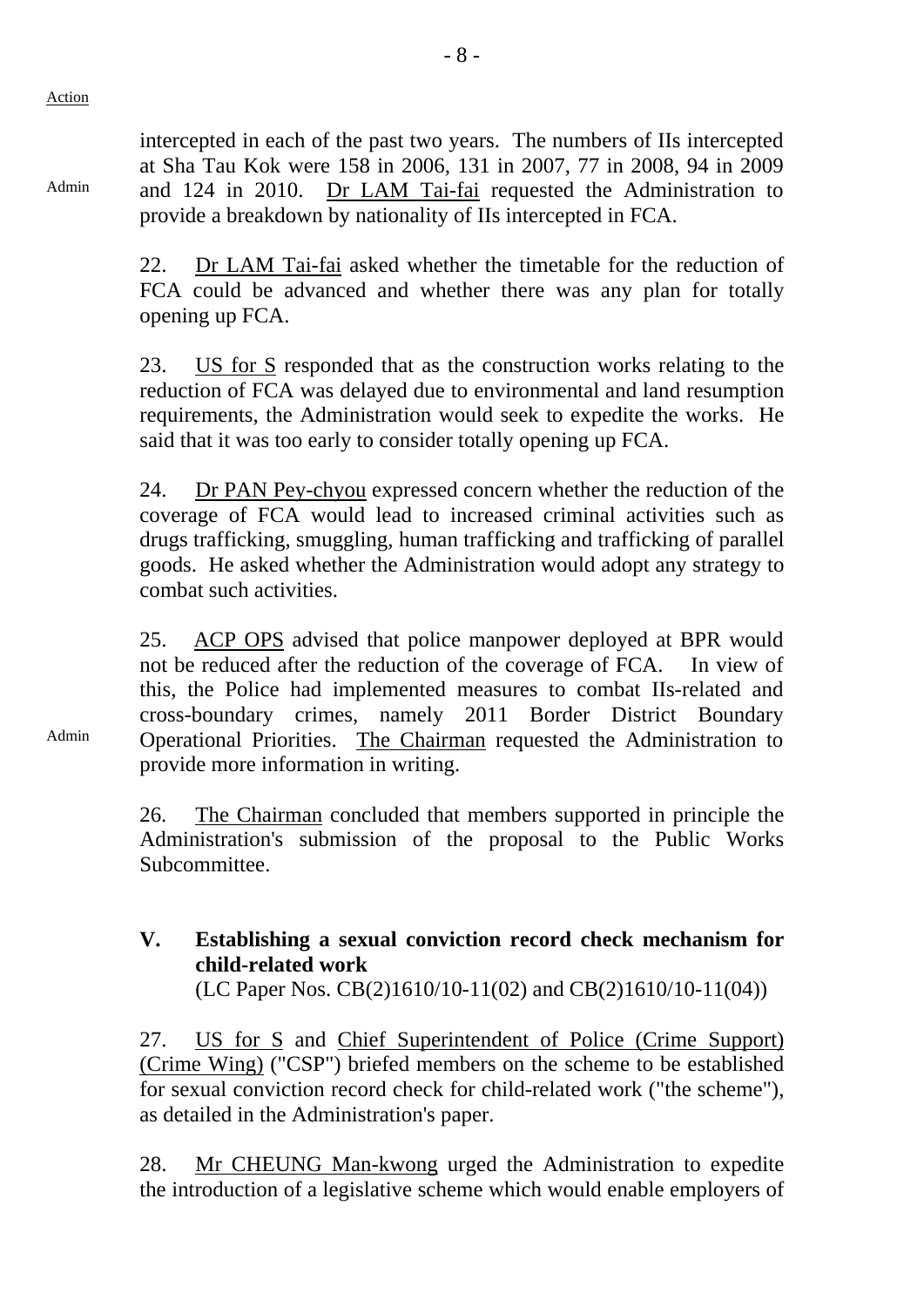- 9 -

persons undertaking child-related work and work relating to mentally incapacitated persons ("MIPs") to check the conviction records for sexual offences of employees. Noting that the proposed administrative scheme was voluntary in nature, he asked whether the Education Bureau ("EDB"), on knowing the conviction of a teacher of sexual offences, would inform the school for which the teacher worked or revoke the registration of the teacher.

29. US for S responded that in the long term, the Administration would consider the introduction of a legislative scheme on sexual conviction record check. He said that EDB had been closely following up cases involving sexual offences committed by teachers. If it came to the knowledge of EDB that a teacher was convicted of a sexual offence, EDB would gain a full understanding of the case and consider the teacher's registration status in the light of the nature and gravity of the offence.

30. Mr CHEUNG Man-kwong pointed out that to his knowledge, some tutors of tutorial centres were not required to be registered with EDB. He asked how the Administration would prevent persons convicted of sexual offences from operating or working in tutorial centres and whether parents could check the sexual conviction records of tutors.

31. US for S advised that the proposed scheme did not cover employers of tutorial centres. However, parents could enquire tutorial centres whether their tutors had been checked for sexual conviction records before deciding whether to send their children to the tutorial centres. Principal Assistant Secretary for Security (E) ("PAS(S)E") added that the scheme would be implemented in stages. The first stage covered employers of organizations or enterprises whose work involved children or MIPs. When the operation had become smooth, the Administration would consider opening the scheme to parents.

32. Mr WONG Yuk-man said that the Panel passed a motion at its meeting on 8 April 2010 urging the Government to introduce a bill within 12 months to commence the formal process of legislation for the protection of children against sexual abuse as well as the provision of counselling services and assistance for the rehabilitation of sex offenders. He was disappointed that the Administration had only come up with an administrative scheme after more than a year's work. He requested the Administration to provide a timetable for the enactment of legislation to address the issue. The Chairman asked whether the enactment of legislation could be completed within the 2011-2012 session.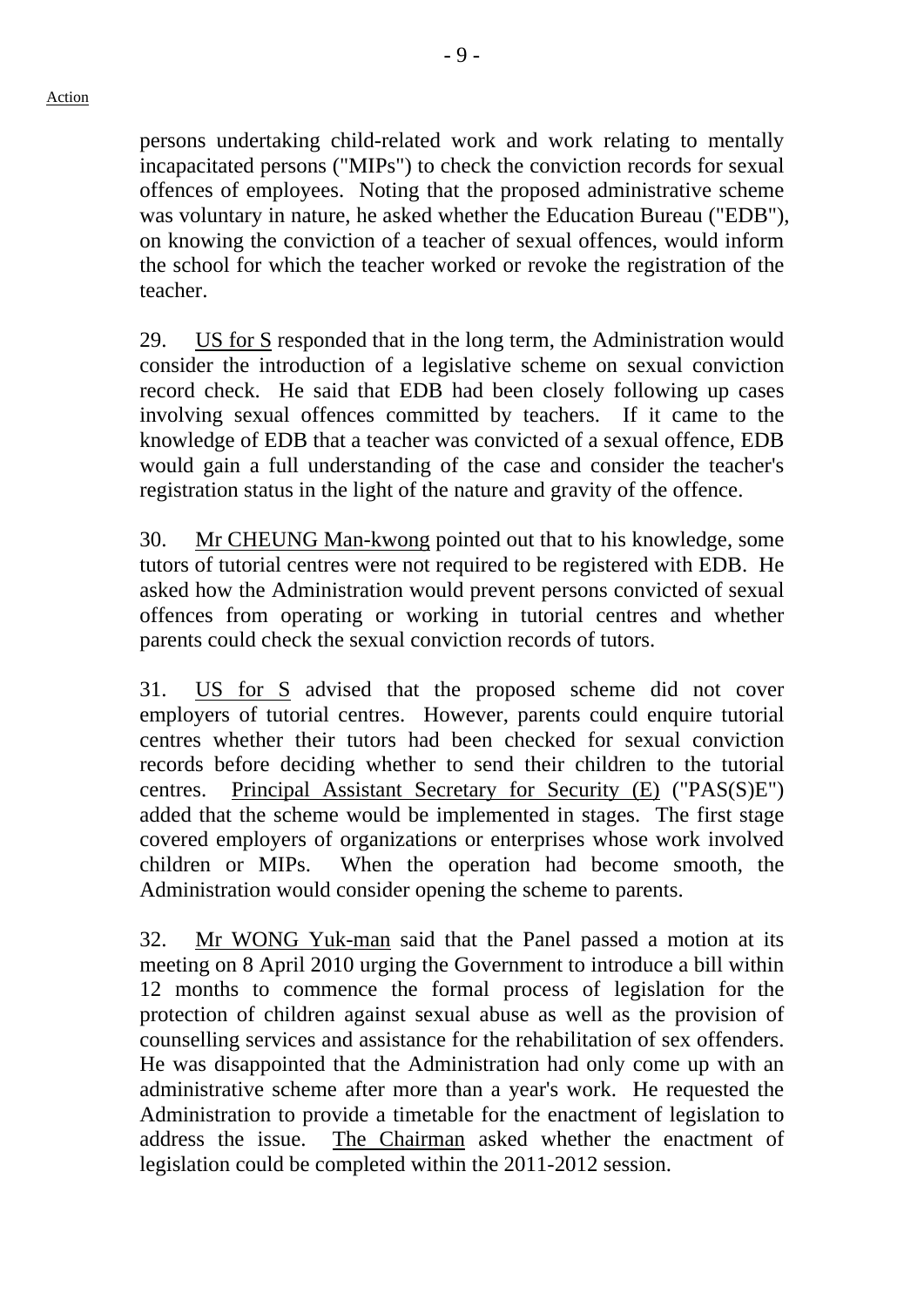$-10-$ 

33. US for S responded that a motion calling on the Administration to implement as soon as possible administrative and legislative measures on sexual offence record checks was carried at the Council meeting of 10 March 2010. The Law Reform Commission ("LRC") recommended in its report the establishment of an administrative scheme as an interim measure. As LRC was still studying the issue of enactment of legislation to address the issue, there was not yet a timetable for introduction of a legislative proposal. He said that it was the Administration's intention to introduce a legislative scheme in the longer term.

34. The Chairman expressed concern that it had taken more than a year for the Administration to come up with an administrative scheme which would be implemented in stages. Noting that the first stage of the scheme would only cover employers of organizations or enterprises whose work involve children or MIPs, he asked when the scheme would be extended to parents and volunteers. US for S responded that the Administration would start reviewing the scheme six months after the implementation of the first stage. Subject to the outcome of the review, the Administration would consider opening the scheme to parents and volunteers.

35. Referring to Annex I to the Administration's paper, Ms Cyd HO expressed concern that disputes between employers and employees would easily arise if there was not a full list of common examples of work which fell within the scope of child-related work. US for S assured members that adequate consultation had been conducted and the scope of childrelated work would be set out clearly when the scheme was implemented.

36. Noting that the scheme did not cover existing employees, Ms Cyd HO expressed concern that some employers might force their employees to resign and apply for the job again for sexual conviction records check.

37. US for S responded that existing employees might have been working in their companies for a period of time and developed trust with their employers. Thus, the employers were unlikely to force the existing employees to resign and apply for the job again just to obtain their sexual conviction records. In any case, if an existing employee was involved in any misconduct, the employers might terminate the employment of an employee in accordance with the employment contract.

38. Ms Cyd HO expressed concern about possible errors in the answers provided by the telephone enquiry system that arose from hacking of the enquiry system or human errors. She considered that a mechanism for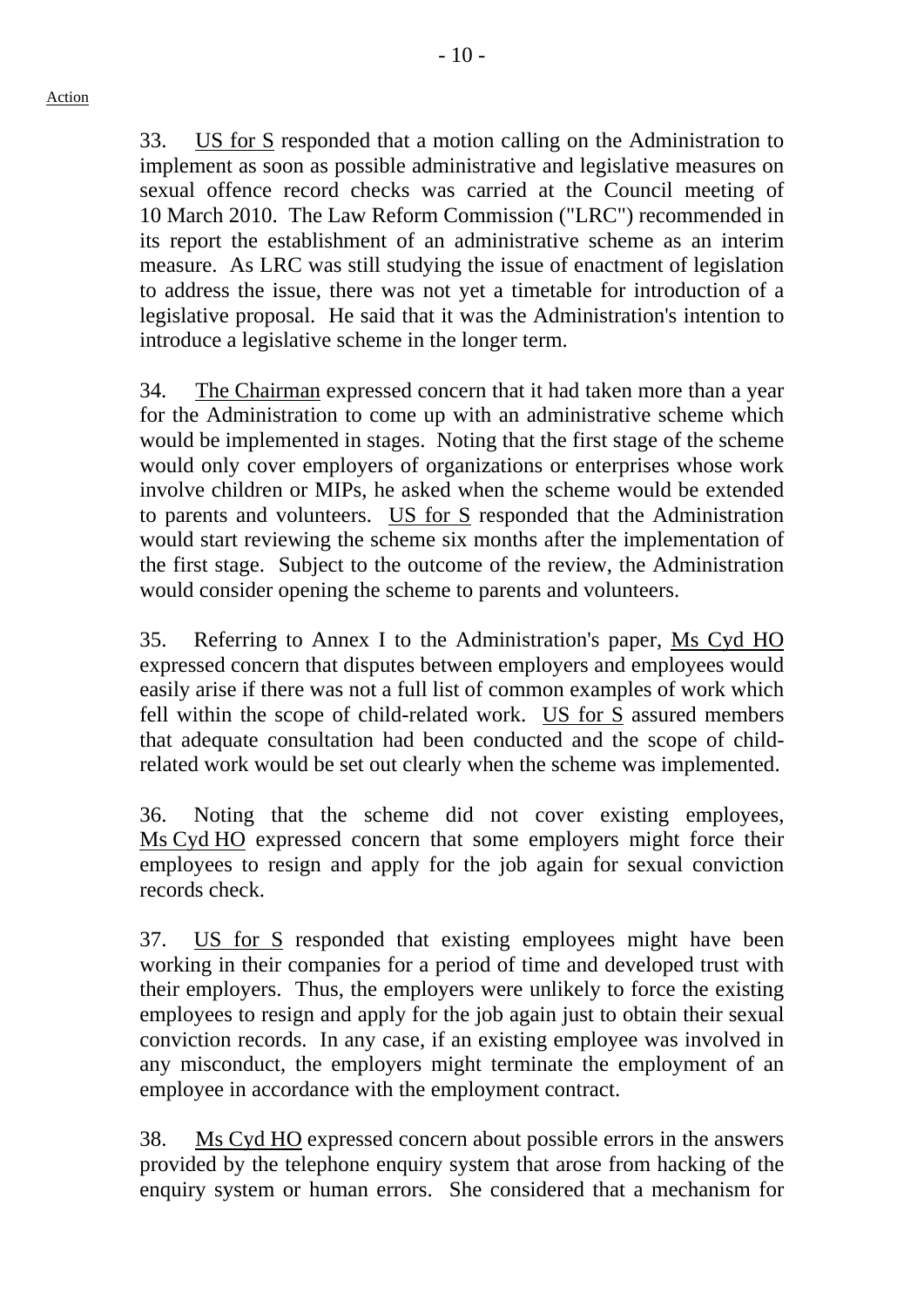appeal or complaint should be provided. US for S explained that an automatic telephone enquiry system would be used. If a sexual conviction record against the applicant was located, the record would not be uploaded on the system automatically. Instead, the Police would ask the applicant to attend in person the designated Police's office to verify the conviction record first. In addition, prospective employees could always conduct the check first before passing the checking code to the employers.

39. Ms Cyd HO and Ms Audrey EU queried why fingerprints instead of identity card numbers were to be used for checking whether a person had any sexual offence record.

40. CSP explained that there was a possibility of impersonation in that a person might use the identity card of his brother or her sister to apply for a sexual offence record check. There were also cases where foreigners entered Hong Kong on genuine or bogus travel documents who were convicted of sexual offences and subsequently succeeded in obtaining an identity card through marriage. The taking of fingerprints was a more reliable means of verifying an applicant's identity.

Admin 41. The Chairman requested the Administration to provide information on whether the system was subject to the regulation of the Personal Data (Privacy) Ordinance and the Ombudsman Ordinance.

> 42. Ms Emily LAU asked whether the Administration had conducted public consultation on the proposed scheme.

> 43. PAS(S)E responded that in the past few weeks, the Administration had consulted a number of organizations, including teachers' associations, the education sector, the social-welfare sector, child protection organizations including the End Child Sexual Abuse Foundation ("ECSAF"). A letter was also sent to stakeholders in April 2011 to introduce the arrangements of the scheme and to encourage them to use the scheme when it was implemented. Most of the organizations consulted supported the Administration to expedite the implementation of the scheme. They suggested the Administration should conduct wide publicity to promote the scheme and open the scheme to parents, volunteers and existing employees in the second stage. The Administration would start reviewing the scheme six months after its implementation.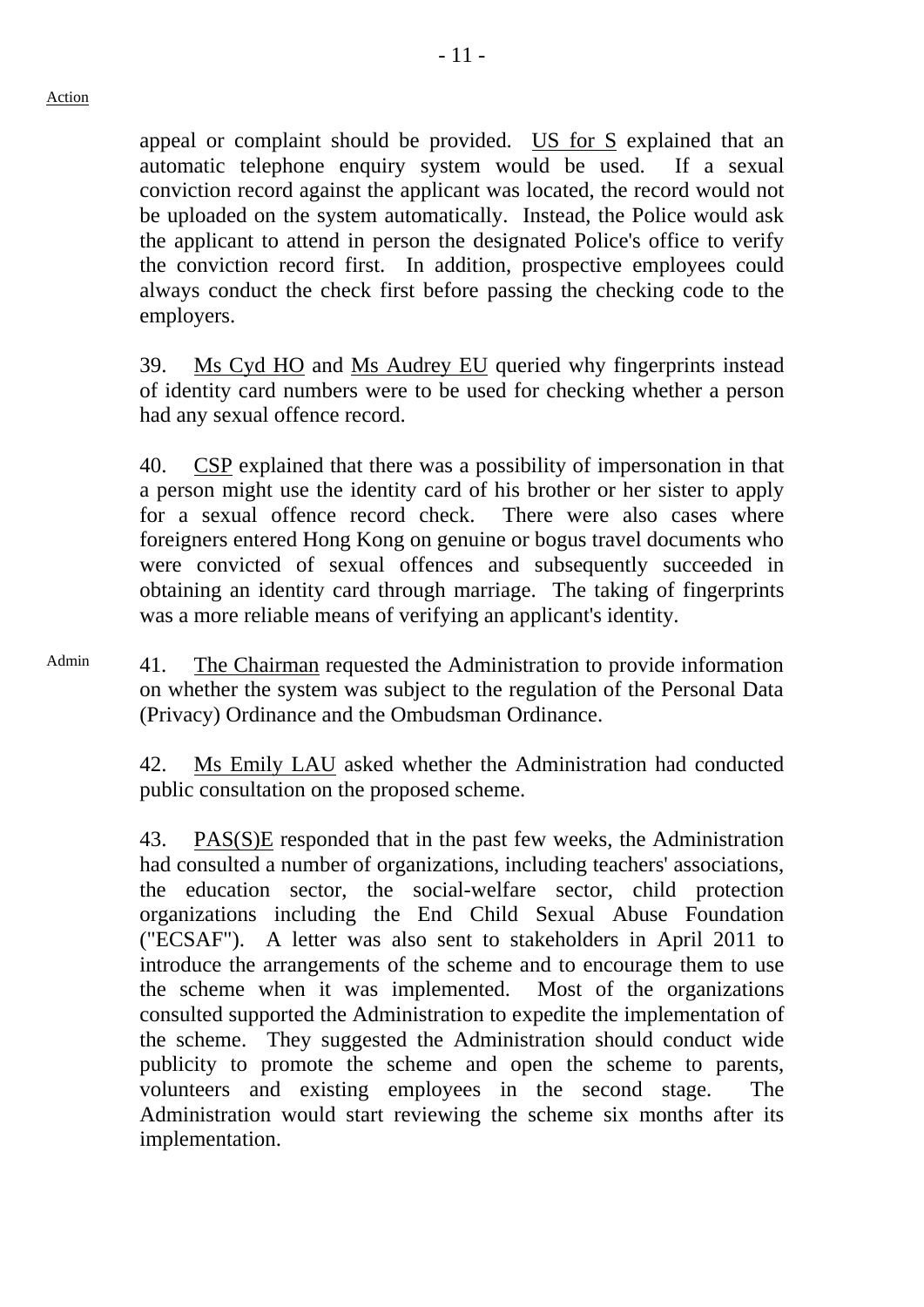44. Noting that ECSAF suggested in its submission that a review mechanism should be established for the scheme, Ms Emily LAU asked whether the Administration had considered the suggestion.

45. US for S responded that ECSAF was supportive of the scheme. The Administration would review the scheme after it had operated for a period of time when adequate data and experiences had been collected. The Administration would report the results of the review to the Panel.

46. Ms Emily LAU said that consideration should be given to holding a meeting to receive the views of the public on the proposed scheme. The Chairman cautioned that unless there were strong views on the proposed scheme, the suggestion might result in a delay in the implementation of the proposed scheme.

47. Ms Audrey EU considered that it should be the employers instead of employees who apply for conducting checks. She expressed concern about possible abuse of the proposed scheme, given that there would be no penalty under an administrative scheme.

48. PAS(S)E advised that the sexual conviction records, if any, belonged to the prospective employees. LRC suggested that such records should only be disclosed voluntarily by the prospective employees to the prospective employers. To prevent abuse, the Police would request the prospective employees who submitted applications to produce documentary proofs issued by their prospective employers that they were applying for child-related work.

49. Dr LAM Tai-fai considered that the Administration should resolve the issues raised by members before launching the proposed scheme within the second half of 2011. He enquired whether there were schemes similar to that proposed by the Administration in other countries.

50. US for S responded that many issues raised by members were similar to those raised by stakeholders during the Administration's consultation and would be addressed before the proposed scheme was launched. He said that LRC had indicated in its report that it had studied the experience of other jurisdictions before arriving at its recommendations.

51. Mr Paul TSE considered it a prudent approach to introduce an administrative scheme that struck a balance between protection of children and the privacy of rehabilitated offenders before legislation was